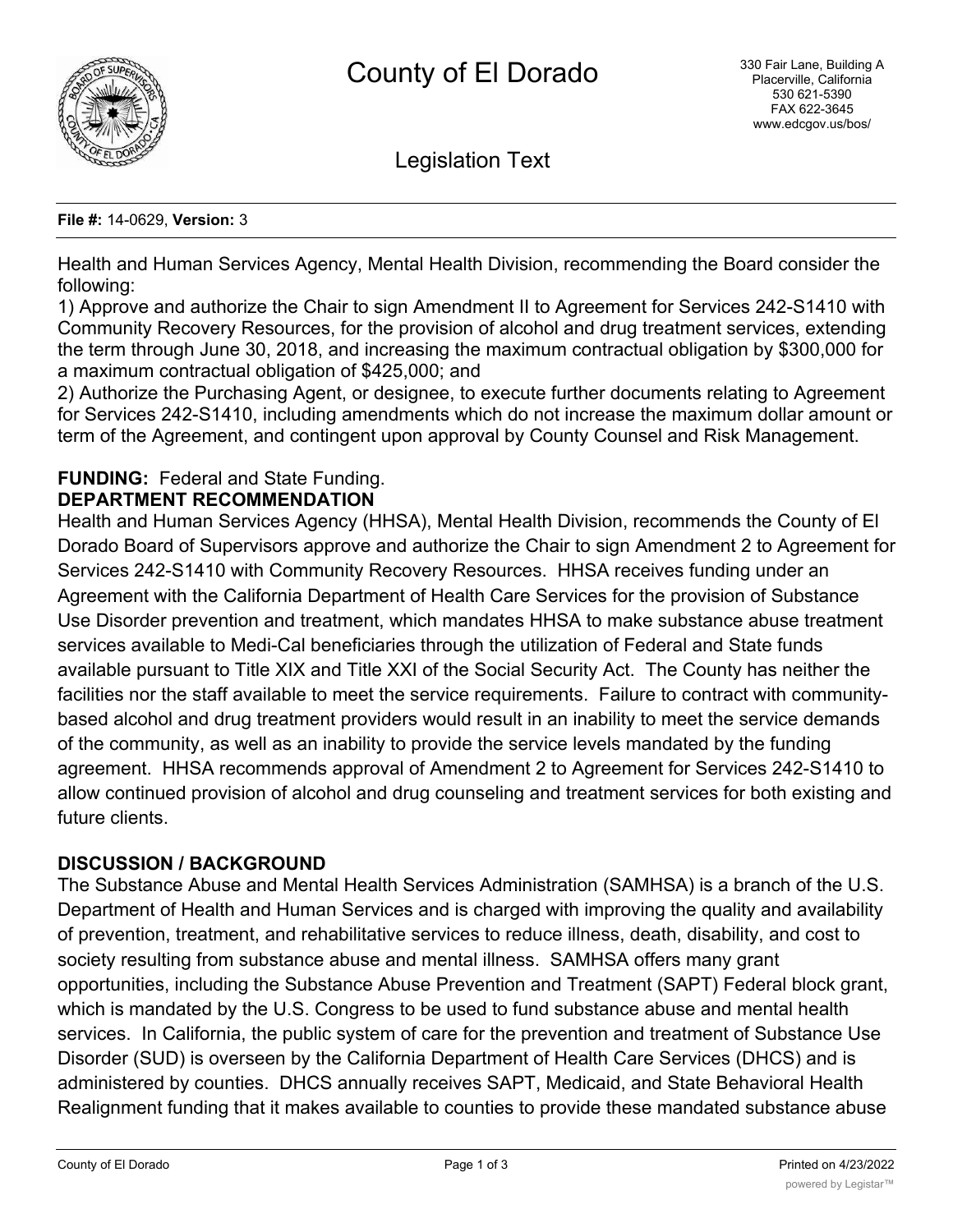prevention and treatment services.

The County of El Dorado Board of Supervisors approved revenue Agreement 284-F1511 (DHCS 14- 90055) with DHCS on December 2, 2014, for the provision of SUD services during the term of July 1, 2014 through June 30, 2017 (File ID 14-0612, Item 13). One of the missions of the HHSA is to provide an array of evidence-based services designed to prevent and reduce alcoholism and drug addiction. HHSA's SUD programs accomplish this mission through education, prevention, treatment, and counseling services offered directly through contracts with community agencies.

On December 2, 2013, the Purchasing Agent executed Agreement for Services 242-S1410 with Community Recovery Resources, for a term commencing upon execution through June 30, 2014 and a maximum contractual obligation of \$62,000. On May 20, 2014, HHSA presented to the Board of Supervisors, Amendment 1 to Agreement for Services 242-S1410 with Community Recovery Resources. The Board continued all May 20, 2014 agendized items to the June 10, 2014 Board of Supervisors meeting. Therefore, on June 10, 2014, the Board of Supervisors approved Amendment 1 to Agreement for Services 242-S1410, which extended the term to June 30, 2016 and increased the maximum contractual obligation to \$125,000 (File ID 14-0692, Item 65).

The services provided by Community Recovery Resources continue to be a successful tool to support individuals and families of HHSA's Mental Health Division. HHSA maintains agreements with multiple local vendors for the provision of Alcohol and Drug Program counseling and treatment services to ensure that all clients can be referred by their caseworker on an "as requested" basis to receive mandated services from the most conveniently located vendor.

# **ALTERNATIVES**

Disapproval of Amendment 2 to Agreement for Services 242-S1410 will result in difficulty meeting the service demands of the community, will disrupt the progress and continuity of care for clients currently receiving services from Community Recovery Resources, and will result in an inability to provide the service levels mandated by the funding agreement.

### **OTHER DEPARTMENT / AGENCY INVOLVEMENT**

County Counsel, Risk Management, Procurement and Contracts, and Human Resources

### **CAO RECOMMENDATION**

It is recommended that the Board approve this item.

### **FINANCIAL IMPACT**

There is no Net County Cost associated with this Agenda item. Sufficient appropriations were included in the fiscal year 2015-16 budget, and will be included in future budgets for the term of the Agreement.

### **CLERK OF THE BOARD FOLLOW UP ACTIONS**

1. Clerk of the Board to obtain signature of Chair on two (2) original Amendment 2 to Agreement for